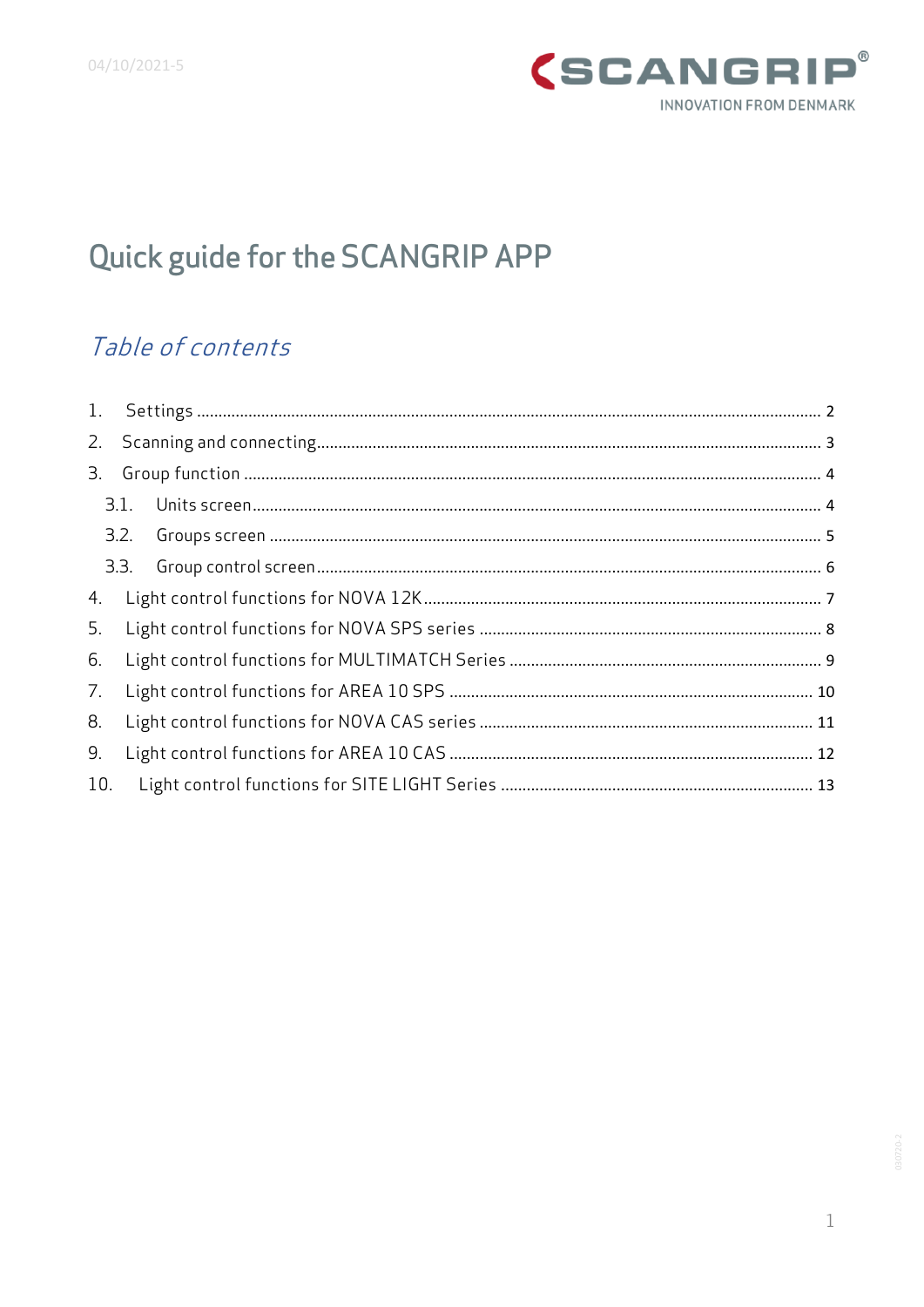

# <span id="page-1-0"></span>1. Settings

| <b>Settings</b><br>Enable or disable notification of low<br>battery or adjust the time in which<br>the app scans for new lamps. |                       |         |
|---------------------------------------------------------------------------------------------------------------------------------|-----------------------|---------|
|                                                                                                                                 |                       | CANGRIP |
| Consent<br>Review and change your consent to gathering of                                                                       | Settings              |         |
| analytical and crash data.                                                                                                      | Consent               |         |
| <b>Web Site</b><br>Press to access our web site.                                                                                | <b>Web Site</b>       |         |
|                                                                                                                                 | <b>Privacy Policy</b> |         |
| Privacy policy<br>Press to read the privacy policy.                                                                             | Help                  |         |
|                                                                                                                                 | AREA 10 SPS           |         |
| Help<br>Press to access the <b>Scangrip App Quick Guide</b> .                                                                   | NOVA 12K              |         |
|                                                                                                                                 | NOVA 12K              |         |
|                                                                                                                                 |                       |         |
|                                                                                                                                 |                       |         |
|                                                                                                                                 | Croin                 | Control |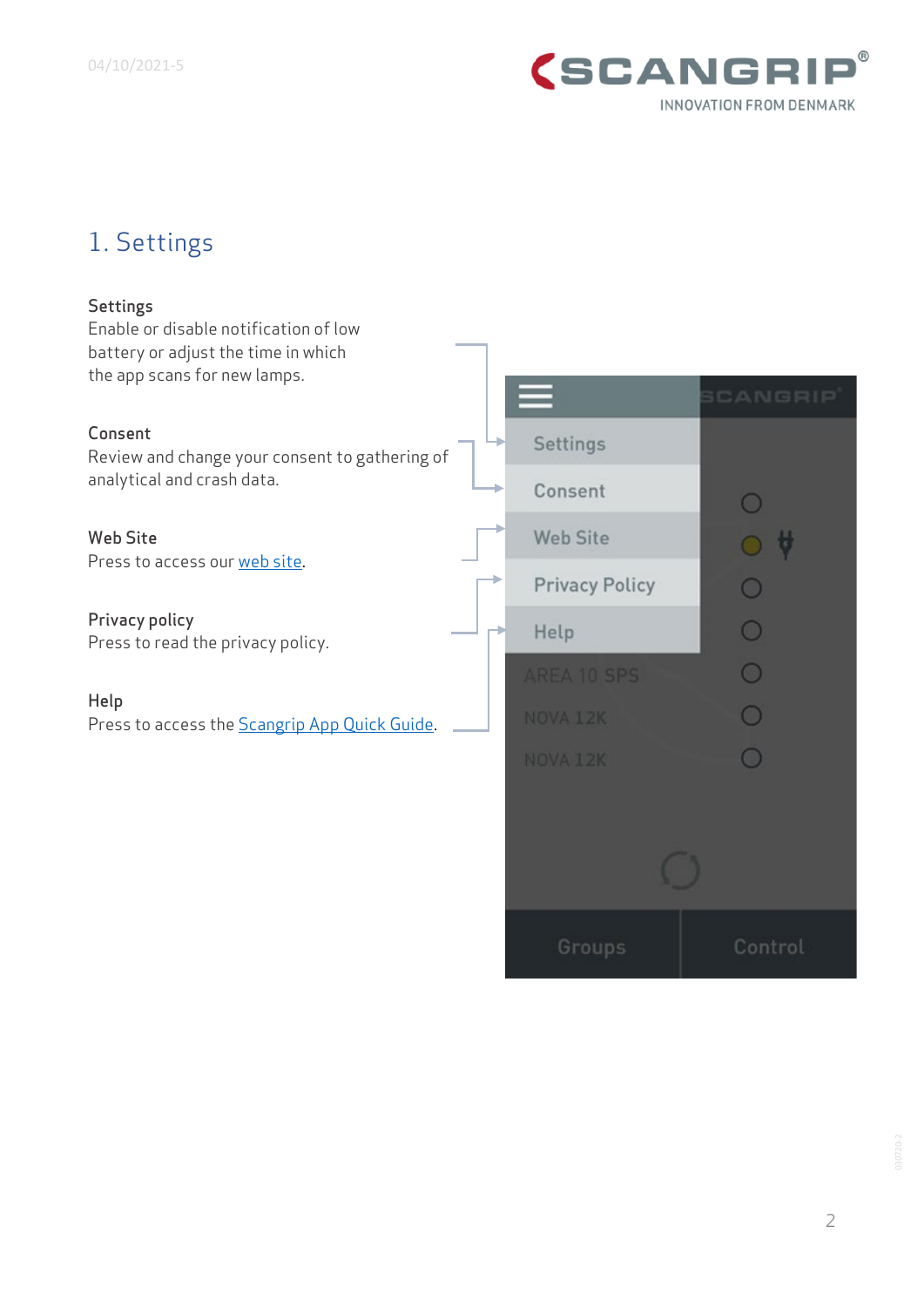

### <span id="page-2-0"></span>2. Scanning and connecting

#### Lamp status

Is shown when an active connection is made. Displays power status and if the lamp has PIN lock enabled.

#### (SCANGRIP) Select up to 4 lamps Select a lamp by pressing their name or Units the yellow selection dot. NOVA 12K Control > Lamp NOVA 12K Press "Control" and select a  $\mathbf{B}$ lamp to control one of the AREA 10 SPS connected lights.  $\circ$ AREA 10 SPS  $\bigcirc$ AREA 10 SPS Refresh/Scan Press the update icon or swipe down to  $\circ$ AREA 10 SPS update the list of lamps.  $\circ$ NOVA 12K ∩ NOVA 12K Groups Press "Groups" to access Groups screen. Can also be accessed by swiping to Groups Control the left.

### NOTE:

If the lamp or no lamps can be found on Android, check that location data (GPS) is enabled and the app has permission to access location.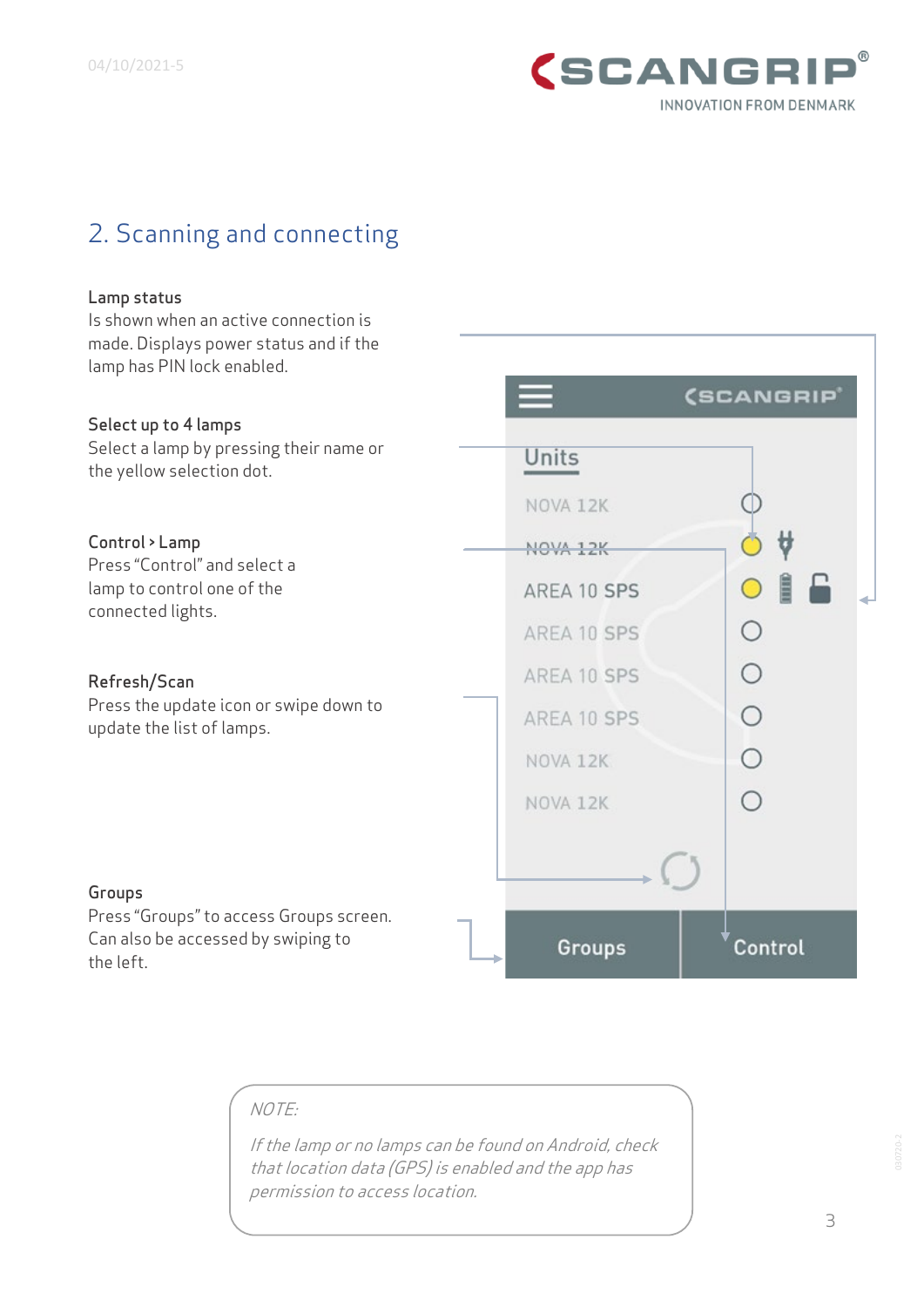

# <span id="page-3-0"></span>3. Group function

### <span id="page-3-1"></span>3.1.Units screen

| Select up to 4 lamps<br>Select a lamp by pressing name or                                                                                                                                         |  |              |                        |
|---------------------------------------------------------------------------------------------------------------------------------------------------------------------------------------------------|--|--------------|------------------------|
| the yellow selection dot.<br>NOVA 12K, NOVA SPS and NOVA CAS lamps can be<br>grouped. So can AREA 10 SPS and AREA 10 CAS.<br>Other models can only be grouped<br>with lamps from the same series. |  |              |                        |
|                                                                                                                                                                                                   |  |              | (SCANGRIP <sup>®</sup> |
| Control -> Create group<br>Press "Control" and select "Create group"                                                                                                                              |  | Units        |                        |
| to create a group with the connected lights.                                                                                                                                                      |  | NOVA 12K     |                        |
| Groups                                                                                                                                                                                            |  | NOVA 12K     |                        |
| Press "Groups" to access Groups screen.<br>Can also be accessed by swiping to                                                                                                                     |  | NOVA 10SPS   |                        |
| the left.                                                                                                                                                                                         |  | MULTIMATCH 8 |                        |
|                                                                                                                                                                                                   |  | NOVA 12K     |                        |
|                                                                                                                                                                                                   |  | NOVA 12K     |                        |
|                                                                                                                                                                                                   |  |              |                        |
|                                                                                                                                                                                                   |  |              |                        |
|                                                                                                                                                                                                   |  |              |                        |
|                                                                                                                                                                                                   |  |              |                        |
|                                                                                                                                                                                                   |  | Groups       | Control                |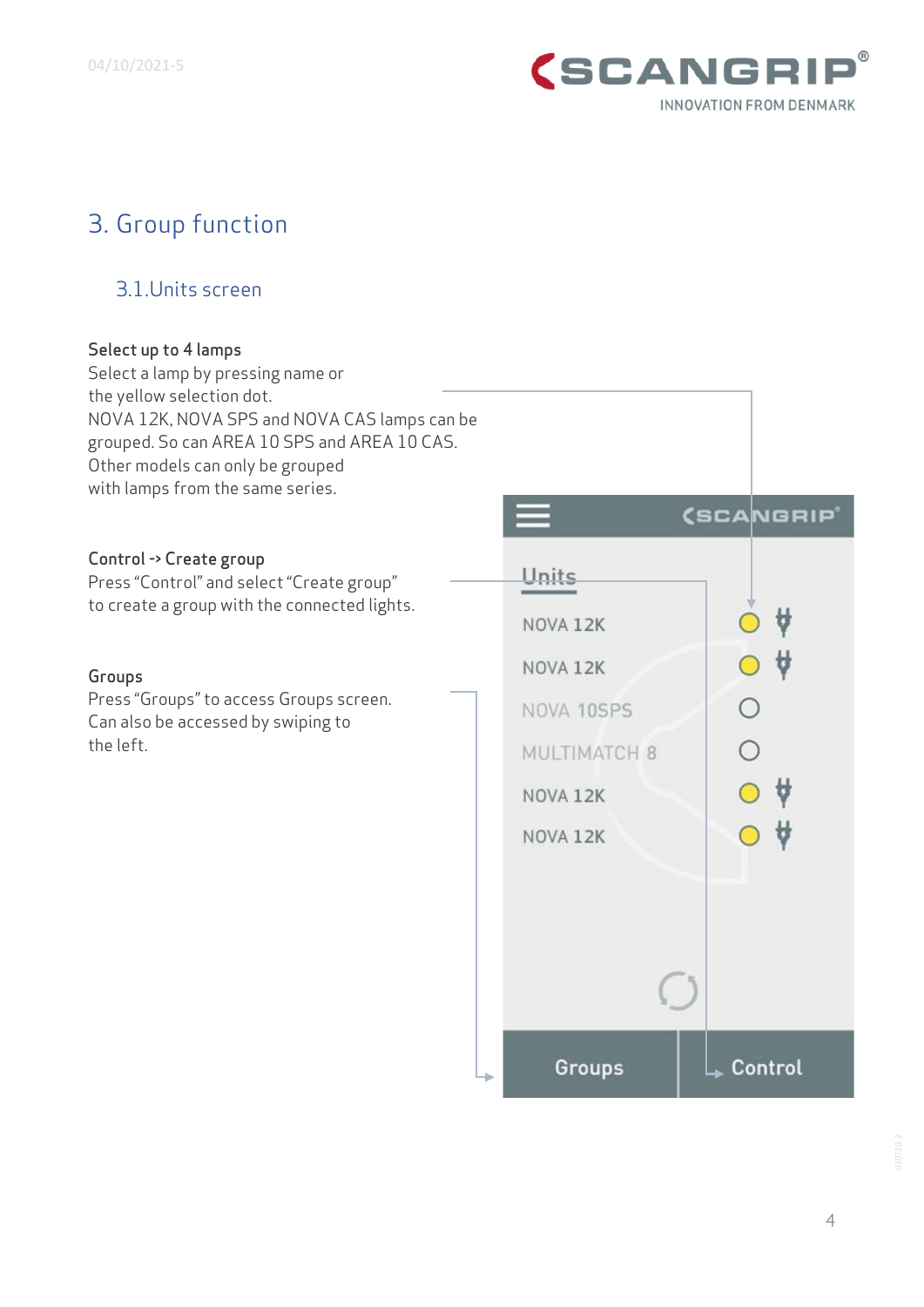

### <span id="page-4-0"></span>3.2.Groups screen

#### Control

Press to control or delete the selected group.

#### Group selection

Select a group by pressing name or the yellow selection dot.

#### Units screen

Press to access Units screen.

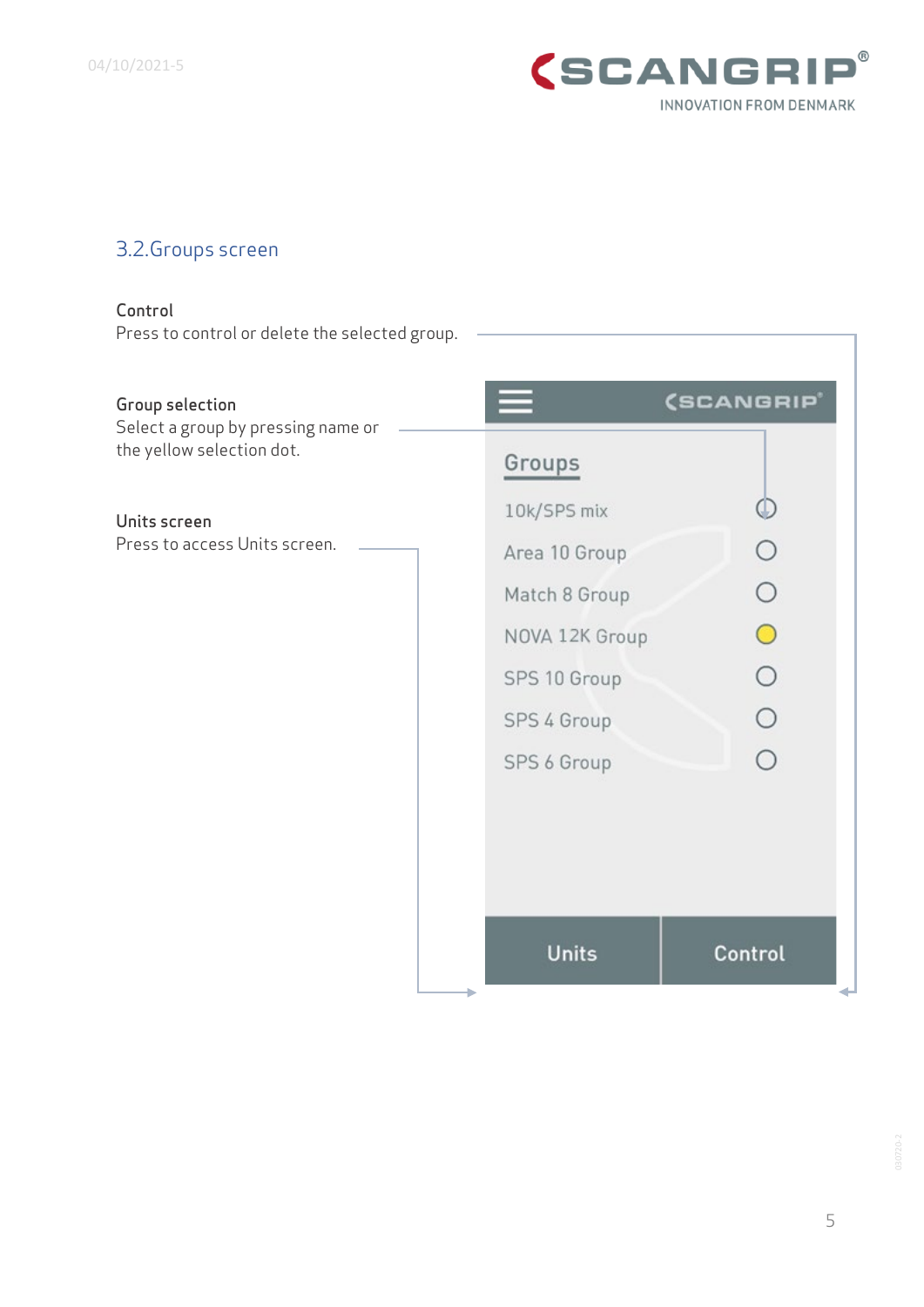

### <span id="page-5-0"></span>3.3.Group control screen

#### On/Off synchronization

The first press of the button turns on the lamps and synchronizes the group to the chosen setting. (SCANGRIP® Light icon Will be off until first press on On/Off, **MULTIMATCH Group** no matter if a lamp in the group is on.  $25%$   $\frac{1}{2}$ 4500K 6500K 100% Sliders Values will not be sent to lamps until the group is turned on. 5500K 75% Groups Press to access Groups screen.4500K 50% 25% 3500K 2500K 10% Rename On/Off Groups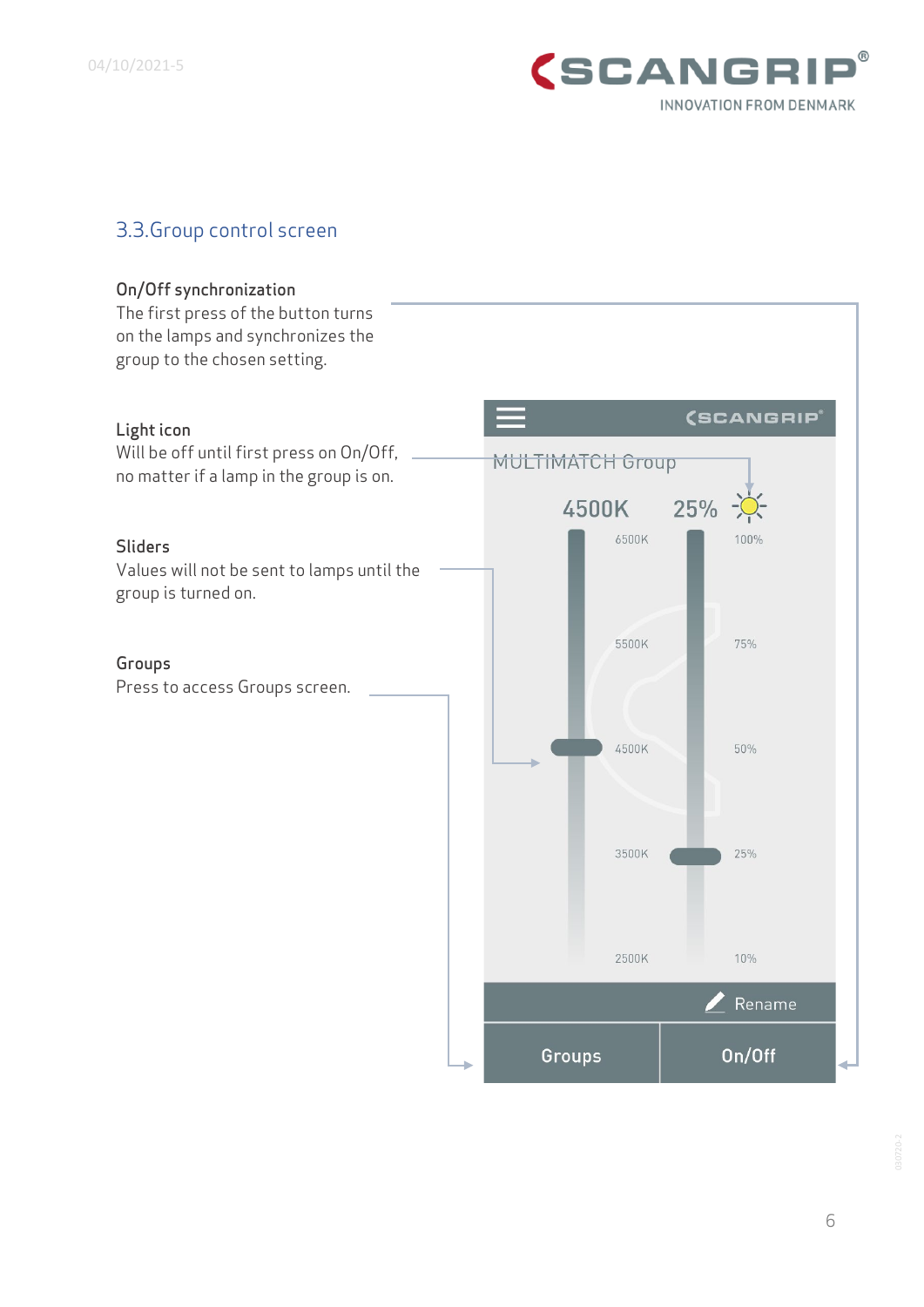

### <span id="page-6-0"></span>4. Light control functions for NOVA 12K

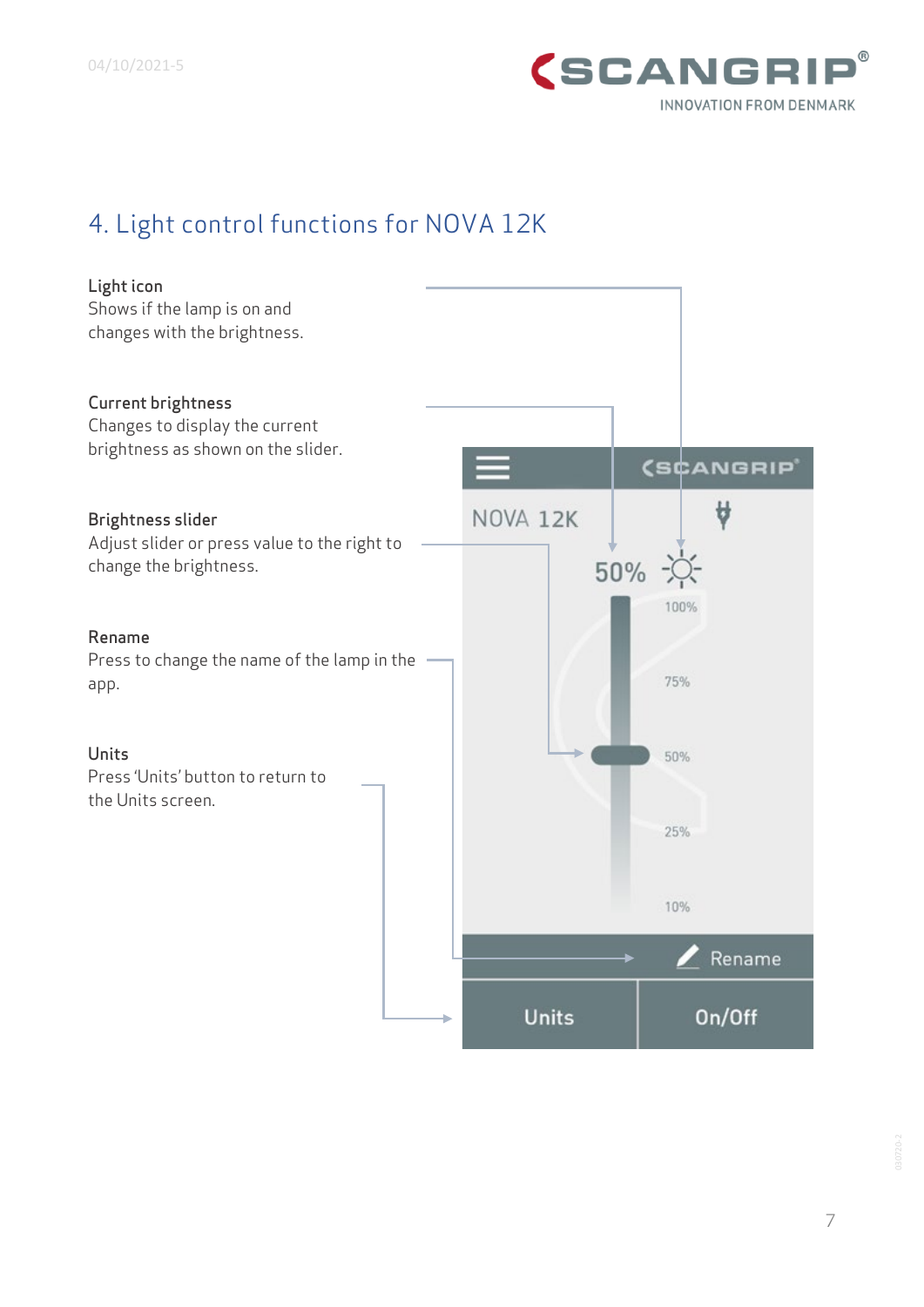

### <span id="page-7-0"></span>5. Light control functions for NOVA SPS series

### Power status

Shows operation time left and battery level as well as when in back-up mode and connected to mains power. Time left is updated every time a command is sent.

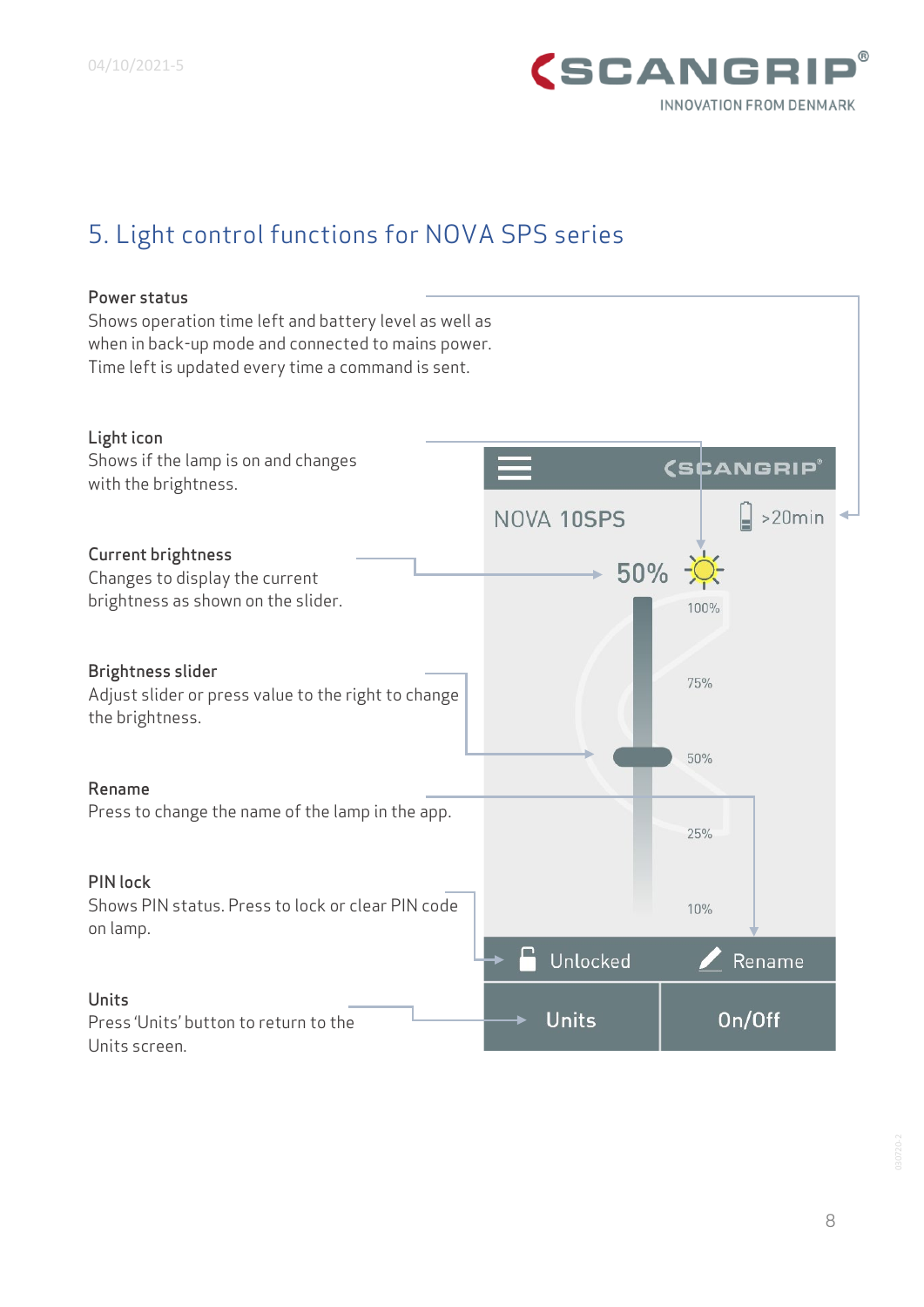

# <span id="page-8-0"></span>6. Light control functions for MULTIMATCH Series

| Power status                                                   |                |                    |  |  |  |  |  |  |  |
|----------------------------------------------------------------|----------------|--------------------|--|--|--|--|--|--|--|
| Shows operation time left and battery level depending on       |                |                    |  |  |  |  |  |  |  |
| whether it is connected to power supply or is in back-up mode. |                |                    |  |  |  |  |  |  |  |
| Time left is updated every time a command is sent.             |                |                    |  |  |  |  |  |  |  |
|                                                                |                |                    |  |  |  |  |  |  |  |
|                                                                |                |                    |  |  |  |  |  |  |  |
| Light icon                                                     |                |                    |  |  |  |  |  |  |  |
| Shows if the lamp is on and changes                            |                |                    |  |  |  |  |  |  |  |
| with the brightness.                                           |                |                    |  |  |  |  |  |  |  |
|                                                                |                | <b>(SCANGRIP</b> ® |  |  |  |  |  |  |  |
| <b>Current brightness</b>                                      | MULTIMATCH 8   | $>20$ min          |  |  |  |  |  |  |  |
| Changes to display the current                                 |                |                    |  |  |  |  |  |  |  |
| brightness as shown on the slider.                             |                |                    |  |  |  |  |  |  |  |
|                                                                | $4500K + 75\%$ |                    |  |  |  |  |  |  |  |
| <b>Current CCT</b>                                             | 6500K          | 100%               |  |  |  |  |  |  |  |
|                                                                |                |                    |  |  |  |  |  |  |  |
| Changes to display the current color temperature               |                |                    |  |  |  |  |  |  |  |
| (CCT) as shown on the slider.                                  |                |                    |  |  |  |  |  |  |  |
|                                                                | <b>5500K</b>   | 75%                |  |  |  |  |  |  |  |
|                                                                |                |                    |  |  |  |  |  |  |  |
| <b>Brightness slider</b>                                       |                |                    |  |  |  |  |  |  |  |
| Adjust slider or press value to                                | 4500K          | 50%                |  |  |  |  |  |  |  |
| the right to change the brightness.                            |                |                    |  |  |  |  |  |  |  |
|                                                                |                |                    |  |  |  |  |  |  |  |
| <b>CCT</b> slider                                              | 3500K          | 25%                |  |  |  |  |  |  |  |
| Adjust slider or press value to the right to change            |                |                    |  |  |  |  |  |  |  |
| the color temperature.                                         |                |                    |  |  |  |  |  |  |  |
|                                                                | 2500K          | 10%                |  |  |  |  |  |  |  |
|                                                                |                |                    |  |  |  |  |  |  |  |
| Rename                                                         | ⊓              |                    |  |  |  |  |  |  |  |
| Press to change the name of the                                | Unlocked       | Rename             |  |  |  |  |  |  |  |
| lamp in the app.                                               |                |                    |  |  |  |  |  |  |  |
|                                                                | <b>Units</b>   | On/Off             |  |  |  |  |  |  |  |
| <b>PIN lock</b>                                                |                |                    |  |  |  |  |  |  |  |
| Shows PIN status. Press to lock or                             |                |                    |  |  |  |  |  |  |  |
| clear PIN code on lamp.                                        |                |                    |  |  |  |  |  |  |  |
|                                                                |                |                    |  |  |  |  |  |  |  |
|                                                                |                |                    |  |  |  |  |  |  |  |
| <b>Units</b>                                                   |                |                    |  |  |  |  |  |  |  |
| Press 'Units' button to return to the                          |                |                    |  |  |  |  |  |  |  |
| Units screen.                                                  |                |                    |  |  |  |  |  |  |  |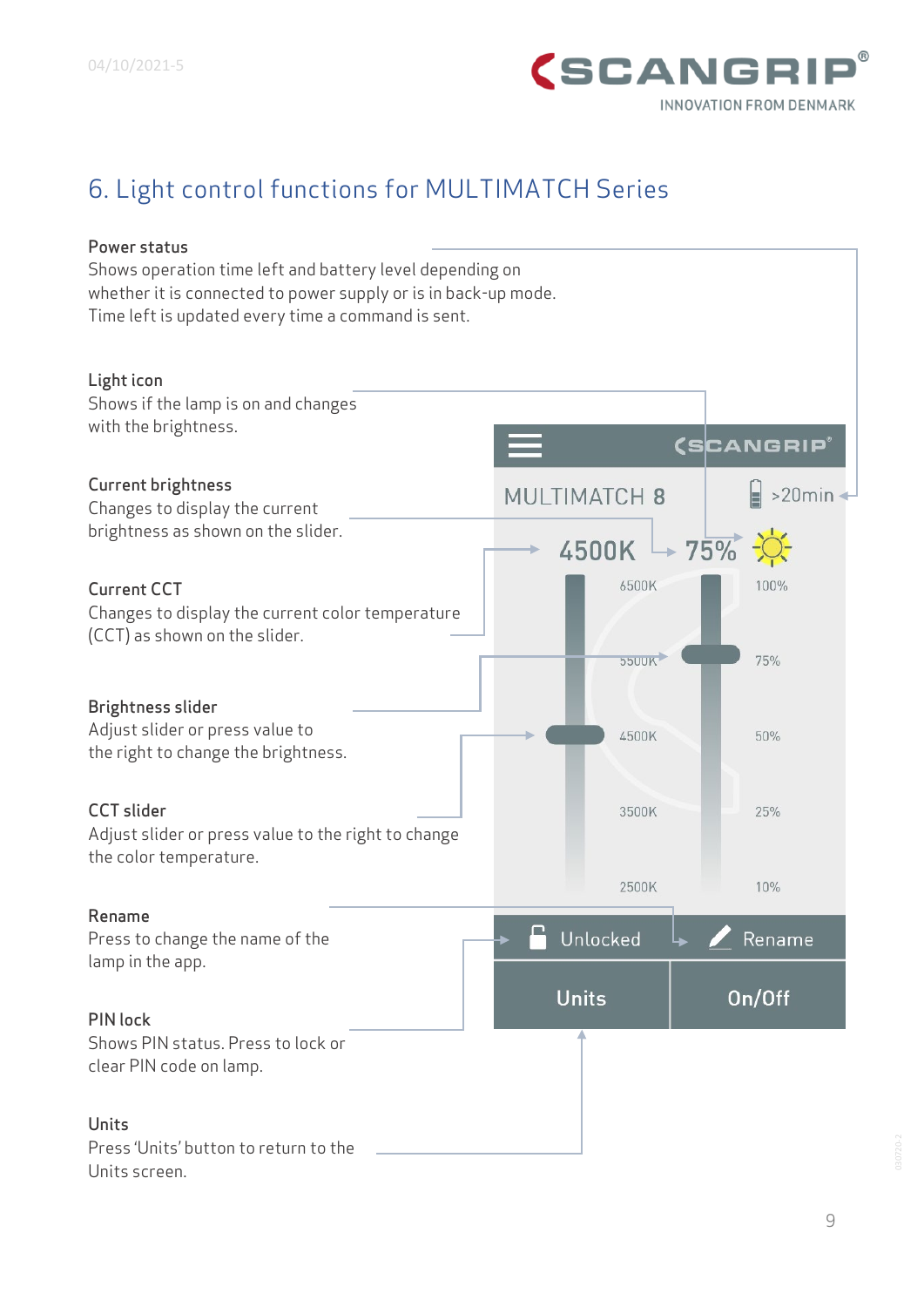

# <span id="page-9-0"></span>7. Light control functions for AREA 10 SPS

#### Power status

Shows operation time left and battery level as well as when in back-up mode and connected to mains power. Time left is updated every time a command is sent.

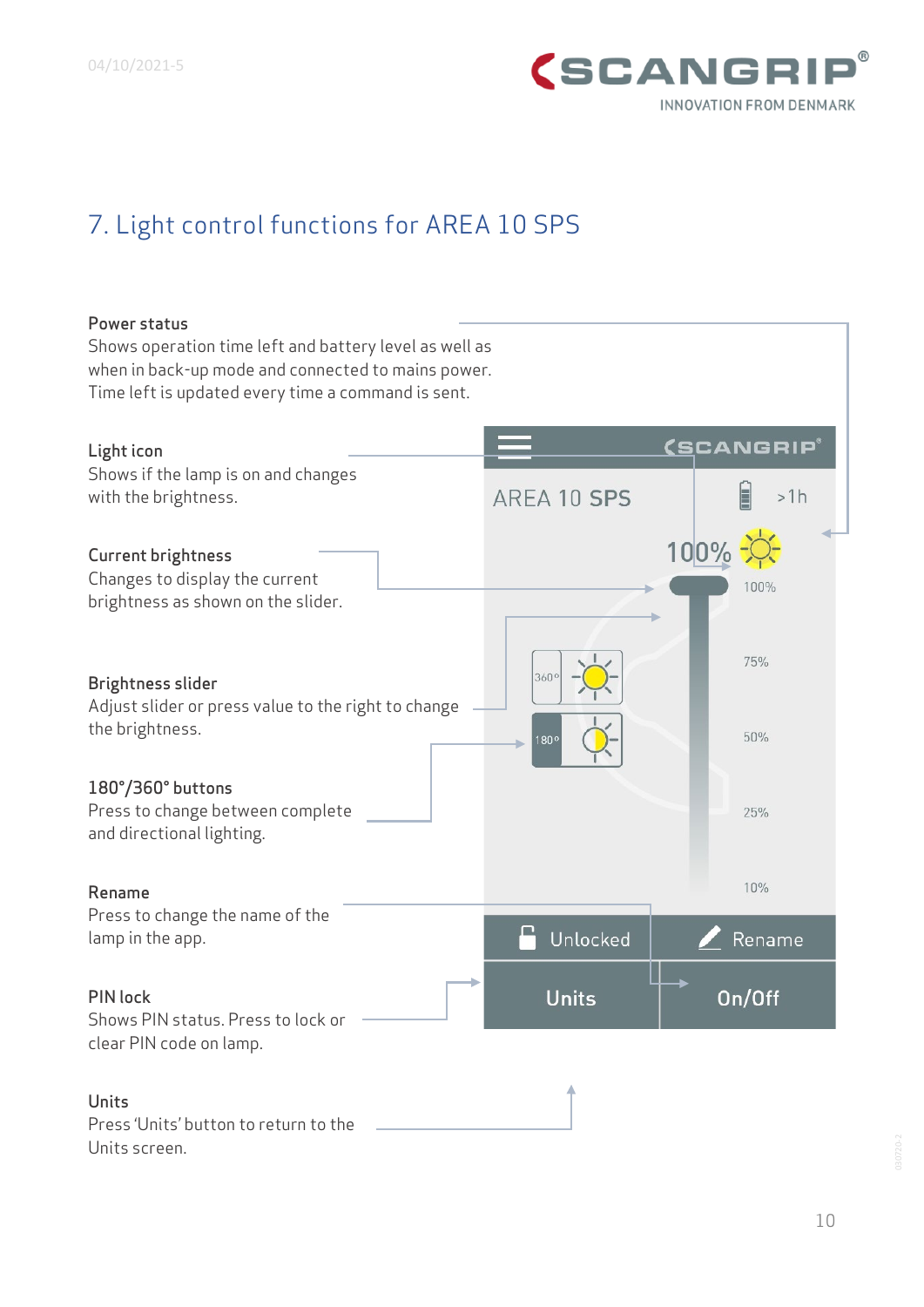

## <span id="page-10-0"></span>8. Light control functions for NOVA CAS series

#### Power status

Shows remaining battery in % and battery level depending on whether it is connected to power supply or is in back-up mode. Battery level is updated every time a command is sent.

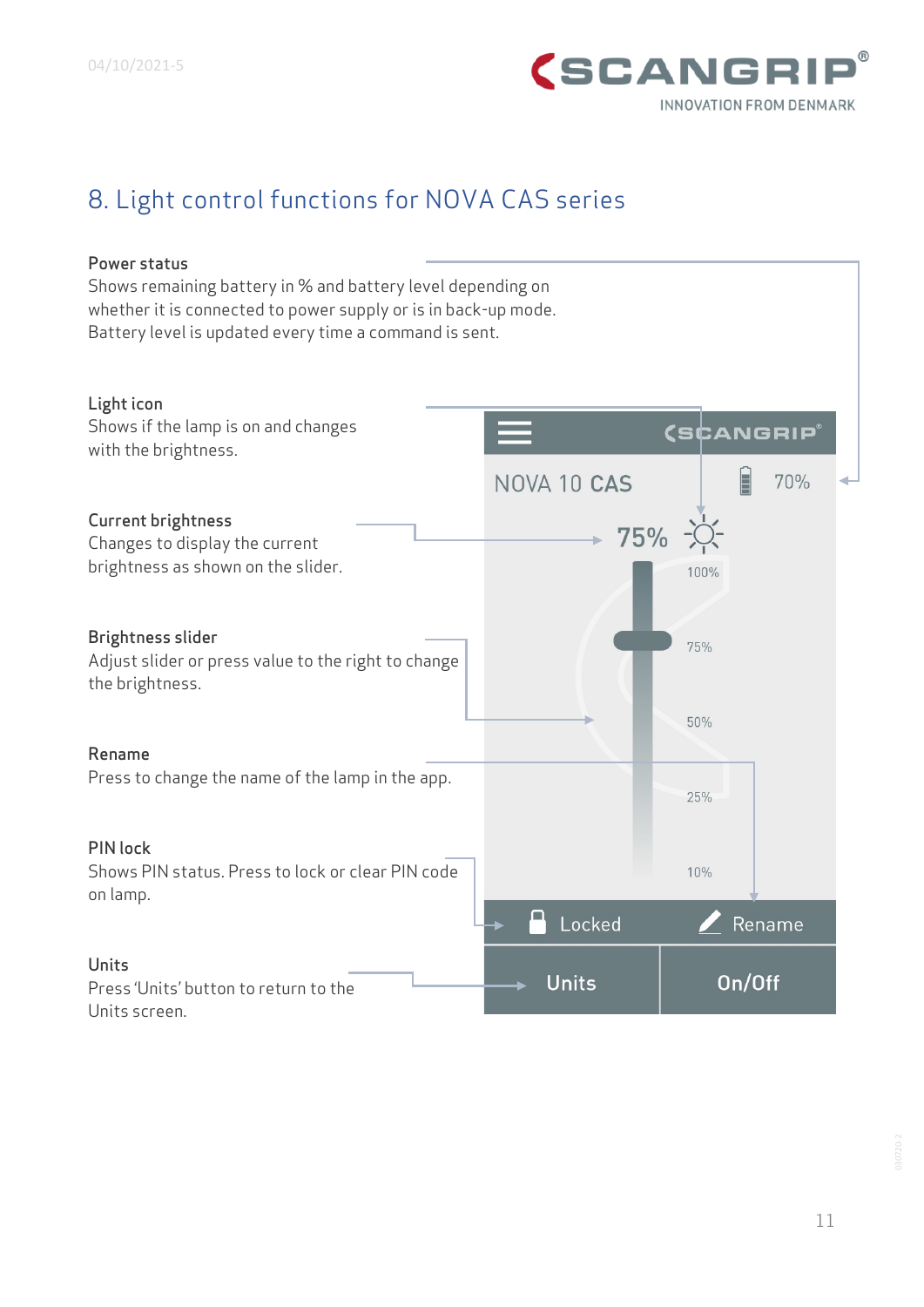

## <span id="page-11-0"></span>9. Light control functions for AREA 10 CAS

#### Power status

Shows remaining battery in % and battery level depending on whether it is connected to power supply or is in back-up mode. Battery level is updated every time a command is sent.